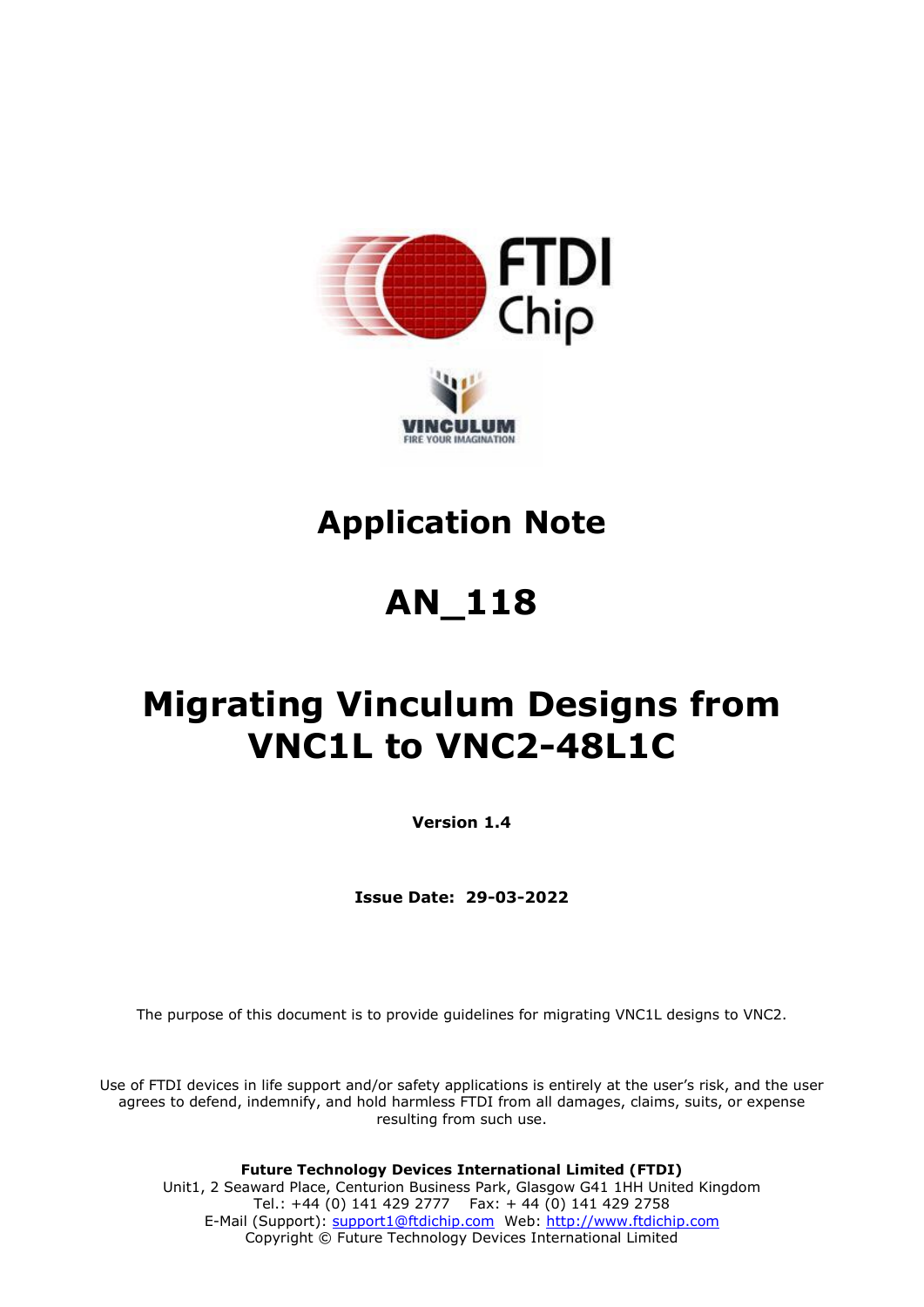

## **Table of Contents**

| 1            |                                                                 |  |
|--------------|-----------------------------------------------------------------|--|
| $\mathbf{2}$ |                                                                 |  |
| 3            |                                                                 |  |
|              | 3.1                                                             |  |
|              | 3.2 VNC2-48L1C Equivalent of VNC1L VDIP2 Reference Schematic. 5 |  |
| 4            | <b>BOM Change required to convert from VNC1L to VNC2-</b>       |  |
| 5            |                                                                 |  |
| 6            |                                                                 |  |
| 7            | Using VPROG-1 to program the firmware 12                        |  |
| 8            |                                                                 |  |
| 9            |                                                                 |  |
|              |                                                                 |  |
|              |                                                                 |  |
|              |                                                                 |  |
|              |                                                                 |  |
|              | Appendix B - List of Tables & Figures  17                       |  |
|              |                                                                 |  |
|              |                                                                 |  |
|              |                                                                 |  |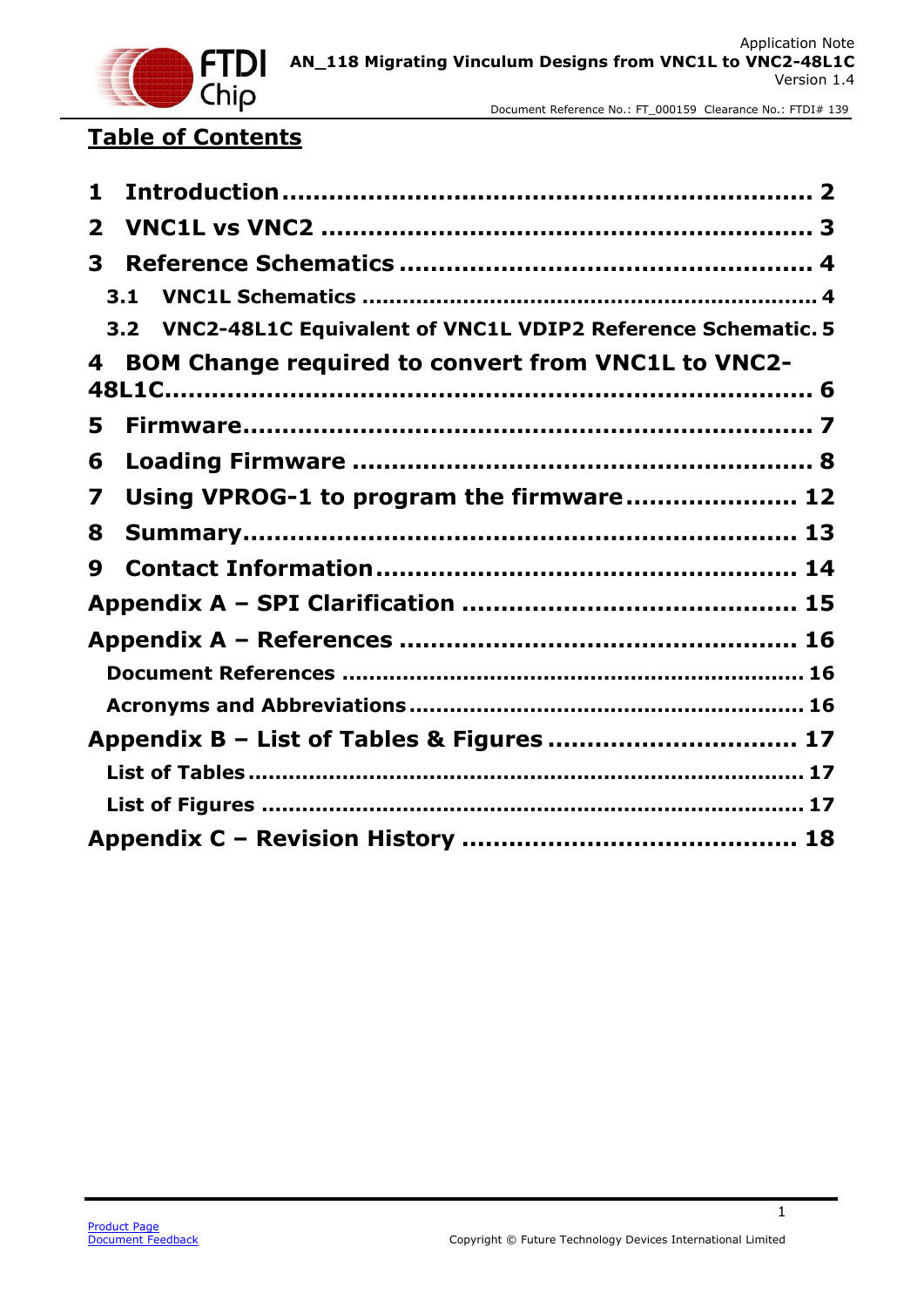

### <span id="page-2-0"></span>**1 Introduction**

The Vinculum VNC2 is FTDI's 2<sup>nd</sup> generation USB host controller solution and it expands on the capabilities of the VNC1L. VNC2 is supplied in six different packages. These are 32-pin QFN and LQFP packages, 48-pin QFN and LQFP packages and 64-pin QFN and LQFP packages.

The smaller packages reduce the number of IO by 16 pins to allow for more compact designs where space limitations are a consideration.

The larger packages provide additional 16 I/O to allow for increased functionality. In addition to the increased number of VNC2 package options, there is also a new software development tool suite developed by FTDI to enable users to create their own customised firmware.

The focus of this document will be on how to migrate from a design using the VNC1L to a VNC2-48L1C device.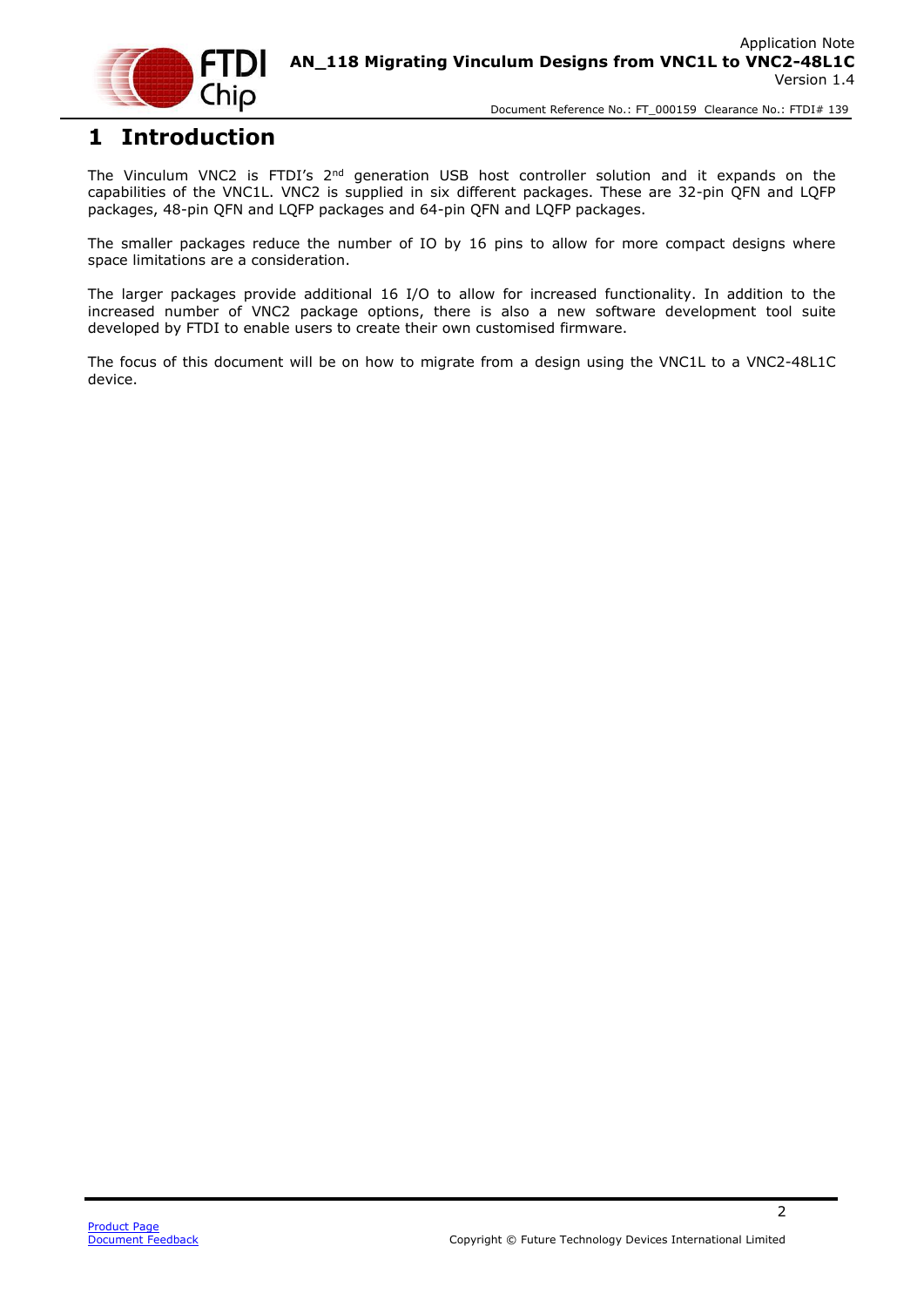

### <span id="page-3-0"></span>**2 VNC1L vs VNC2**

The key features of the two generations of devices are shown in [Table 1.](#page-3-1) All features are available in the 64- pin packages. The 48-pin and 32-pin packages have the same memory and internal functions but less I/O. The 48-pin package matches the VNC1L device. For full details see the VNC2 Datasheet at [www.ftdichip.com.](http://www.ftdichip.com/)

| <b>FEATURE</b>                  | <b>VNC1L</b>                     | VNC <sub>2</sub>             |
|---------------------------------|----------------------------------|------------------------------|
|                                 |                                  |                              |
| <b>MECHANICAL</b>               |                                  |                              |
| Package                         | 48 pin LQFP                      | 64, 48,32 pin QFN or LQFP    |
| Temperature                     | $-40$ to $+85C$                  | $-40$ to $+85C$              |
|                                 |                                  |                              |
| <b>ELECTRICAL</b>               |                                  |                              |
| <b>VCC</b>                      | $\overline{3V3}$                 | 3V <sub>3</sub>              |
| <b>VCCIO</b>                    | 5V tolerant 3V3                  | 5V tolerant 3V3              |
| <b>CLK</b> source               | 12MHz (external)                 | 12MHz (external)             |
|                                 |                                  |                              |
| <b>CPU</b>                      | 8-bit Harvard architecture       | 16-bit Harvard architecture  |
|                                 |                                  |                              |
| <b>INTERFACING</b>              |                                  |                              |
| USB ports                       | $\overline{2}$                   | $\overline{2}$               |
| <b>UART</b> port                | $\overline{1}$                   | $\overline{1}$               |
| SPI slave port                  | $\mathbf{1}$                     | $\overline{2}$               |
| SPI master port                 | $\mathbf 0$                      | $\mathbf{1}$                 |
| FIFO monitor port option        | $\mathbf 1$                      | $\mathbf 1$                  |
| Debug port                      | $\mathbf 0$                      | $\mathbf{1}$                 |
|                                 |                                  |                              |
| <b>FIRMWARE</b>                 |                                  |                              |
| Precompiled firmware            | <b>YES</b>                       | <b>YES</b>                   |
| Tools for creating own firmware | <b>NO</b>                        | <b>YES</b>                   |
|                                 |                                  |                              |
| <b>MEMORY</b>                   |                                  |                              |
| <b>DATA RAM</b>                 | 4k x 8 (4kbytes)                 | 4k x 32 (16kbytes)           |
| E-FLASH                         | $\sqrt{64k \times 8}$ (64kbytes) | 128k x 16 (256kByte)         |
|                                 |                                  |                              |
| <b>USB MODES</b>                |                                  |                              |
| Speed                           | Full / low                       | Full / low                   |
| Transfer modes                  | Bulk / Interrupt                 | Bulk, interrupt, isochronous |
|                                 |                                  |                              |
| <b>CONFIGURATION PORTS</b>      |                                  |                              |
| <b>UART</b>                     | <b>YES</b>                       | <b>YES</b>                   |
| <b>USB</b>                      | YES (after initial programming)  | <b>YES</b>                   |
| <b>SPI</b>                      | <b>NO</b>                        | <b>YES</b>                   |
| <b>FIFO</b>                     | <b>NO</b>                        | <b>YES</b>                   |
| <b>DEBUG PORT</b>               | N/A                              | <b>YES</b>                   |

<span id="page-3-1"></span>**Table 1 – VNC1L vs VNC2 - Key Features**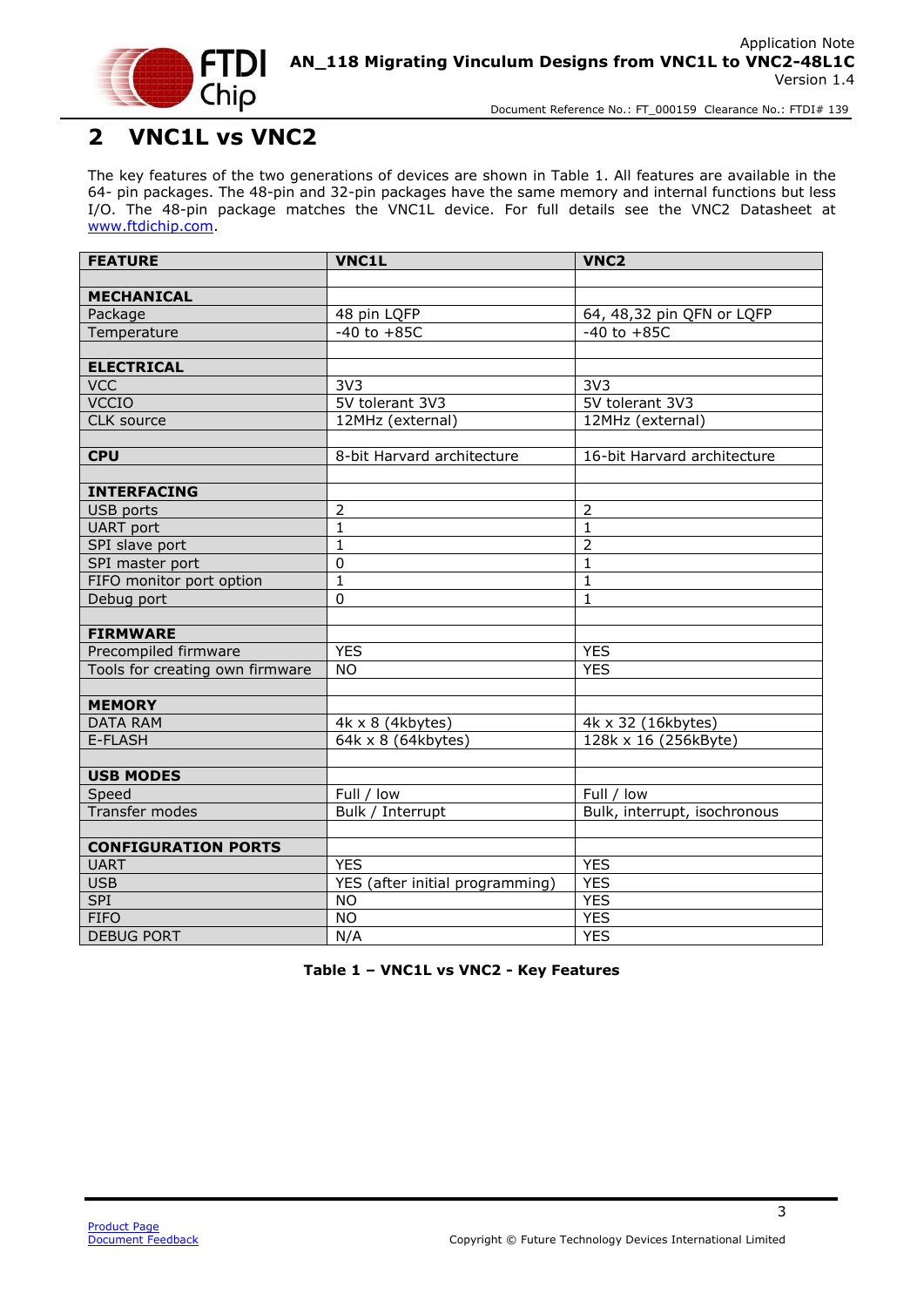

### **3 Reference Schematics**

### **3.1 VNC1L Schematics**

This schematic is for the VDIP2 based on the VNC1L.

<span id="page-4-1"></span><span id="page-4-0"></span>

<span id="page-4-2"></span>**Figure 1 - VNC1L Schematics**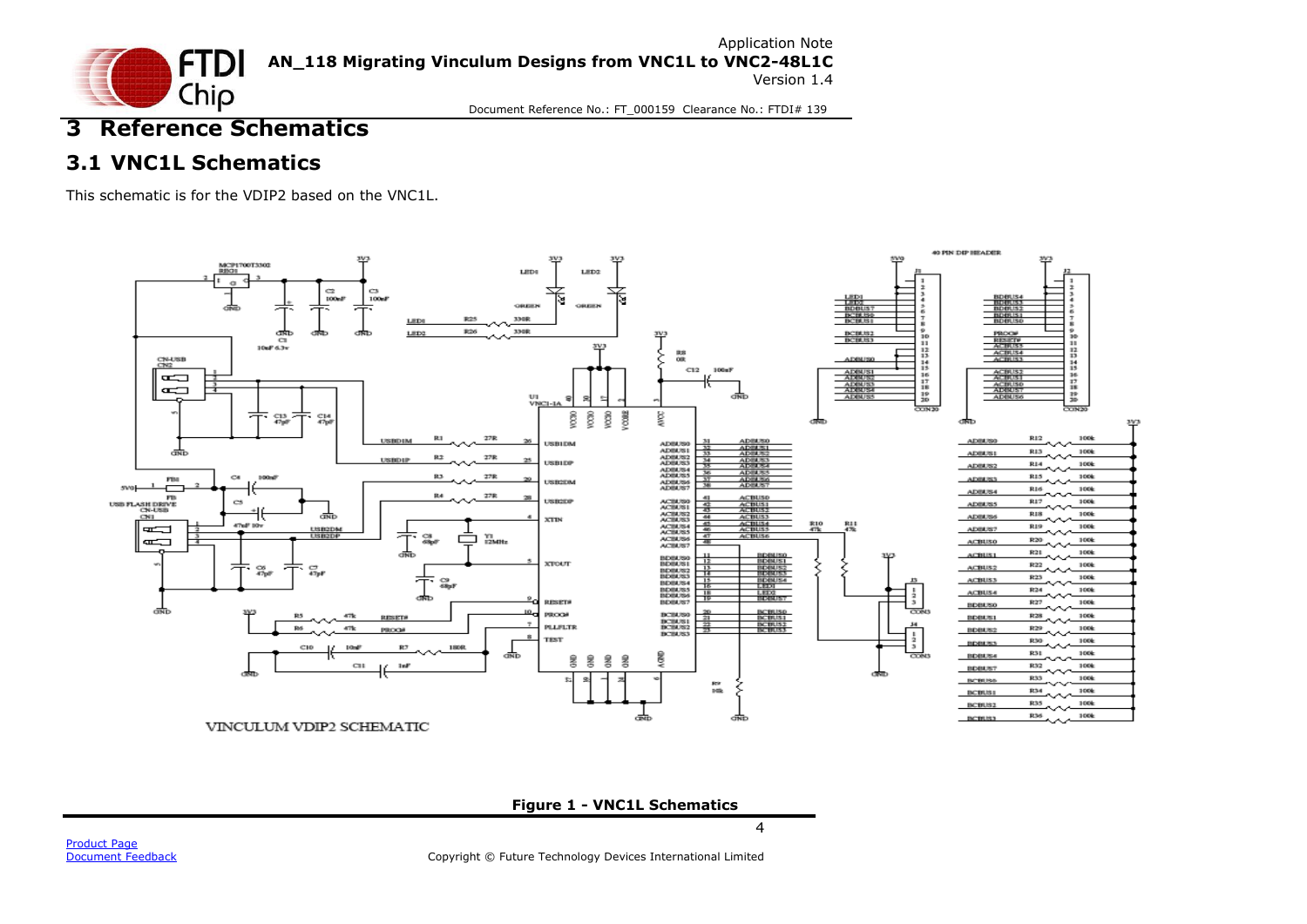

### **3.2 VNC2-48L1C Equivalent of VNC1L VDIP2 Reference Schematic**

<span id="page-5-0"></span>

<span id="page-5-1"></span>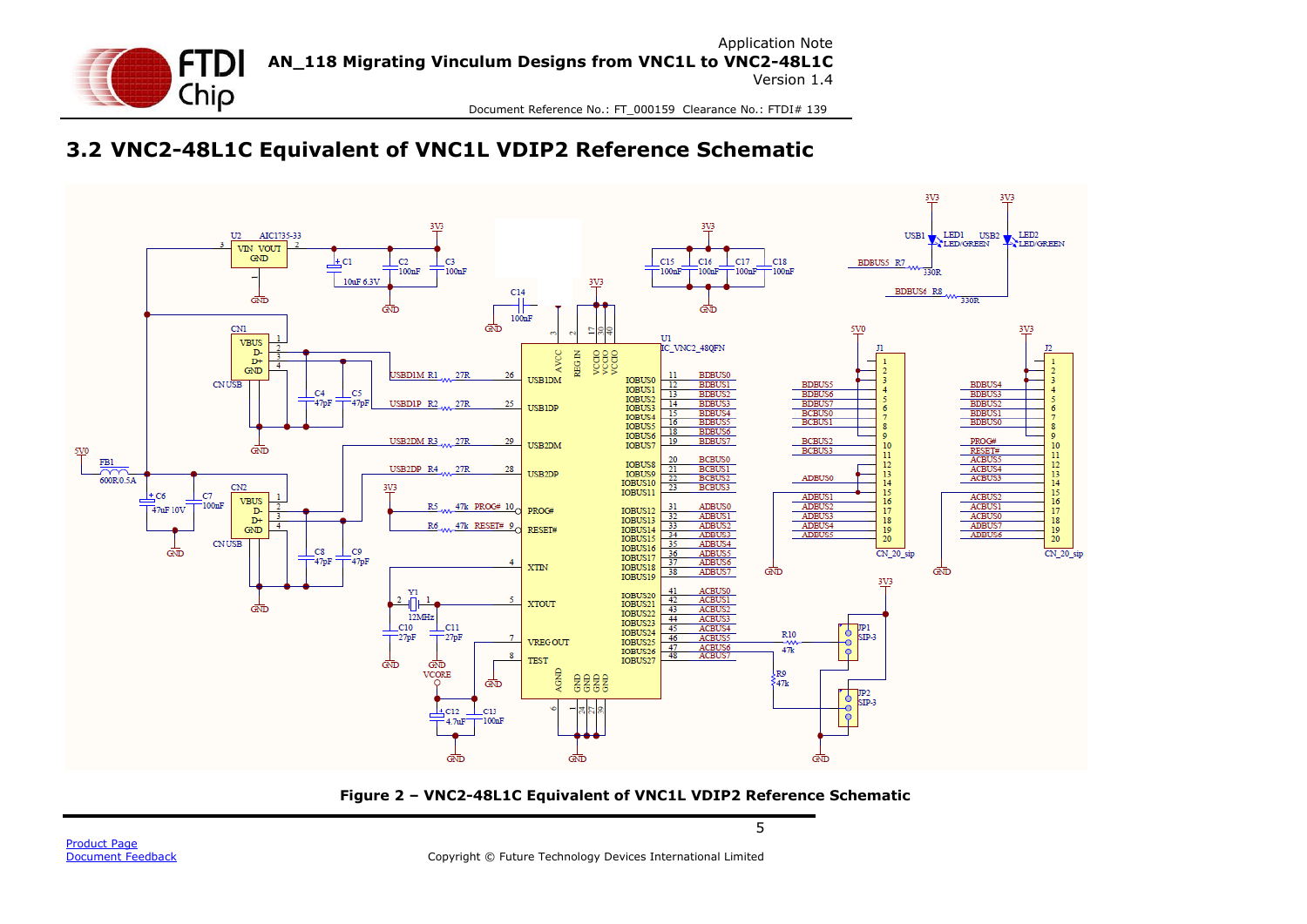

### <span id="page-6-0"></span>**4 BOM Change required to convert from VNC1L to VNC2- 48L1C**

| <b>VNC1L Schematic Component</b> | <b>VNC2-48L1C Schematic Component</b>                           | <b>Description</b>                        |
|----------------------------------|-----------------------------------------------------------------|-------------------------------------------|
| U1 - VNC1L                       | U1 - VNC2-48L1C                                                 | Controller IC                             |
| C8, C9 - 68pF Capacitor          | C10, C11 - 27pF Capacitor                                       | Load capacitor on crystal                 |
| R9, 10k resistor                 | Do not fit pull down on U1 pin 48                               | PLL enable                                |
| R7, 180R                         | Replace with OR link or simply track<br>over if redesigning PCB | VNC1L PLL Filter / VNC2<br><b>VREGOUT</b> |
| C10, 10nF                        | C12, 4.7uF                                                      | VNC1L PLL Filter / VNC2<br><b>VREGOUT</b> |
| C11.1nF                          | C13, 100nF                                                      | VNC1L PLL Filter / VNC2<br><b>VREGOUT</b> |
| R8, 0R to 3V3                    |                                                                 | Remove                                    |

The pull up resistors, shown on the VNC1L schematic R12-R36, are optional even on the VNC1L schematic.

Pin 3 AVCC of the VNC2-48L is internally bonded to the 1V8 internal regulator. This is the only package with this internal bond for ease of upgrade from a VNC1L.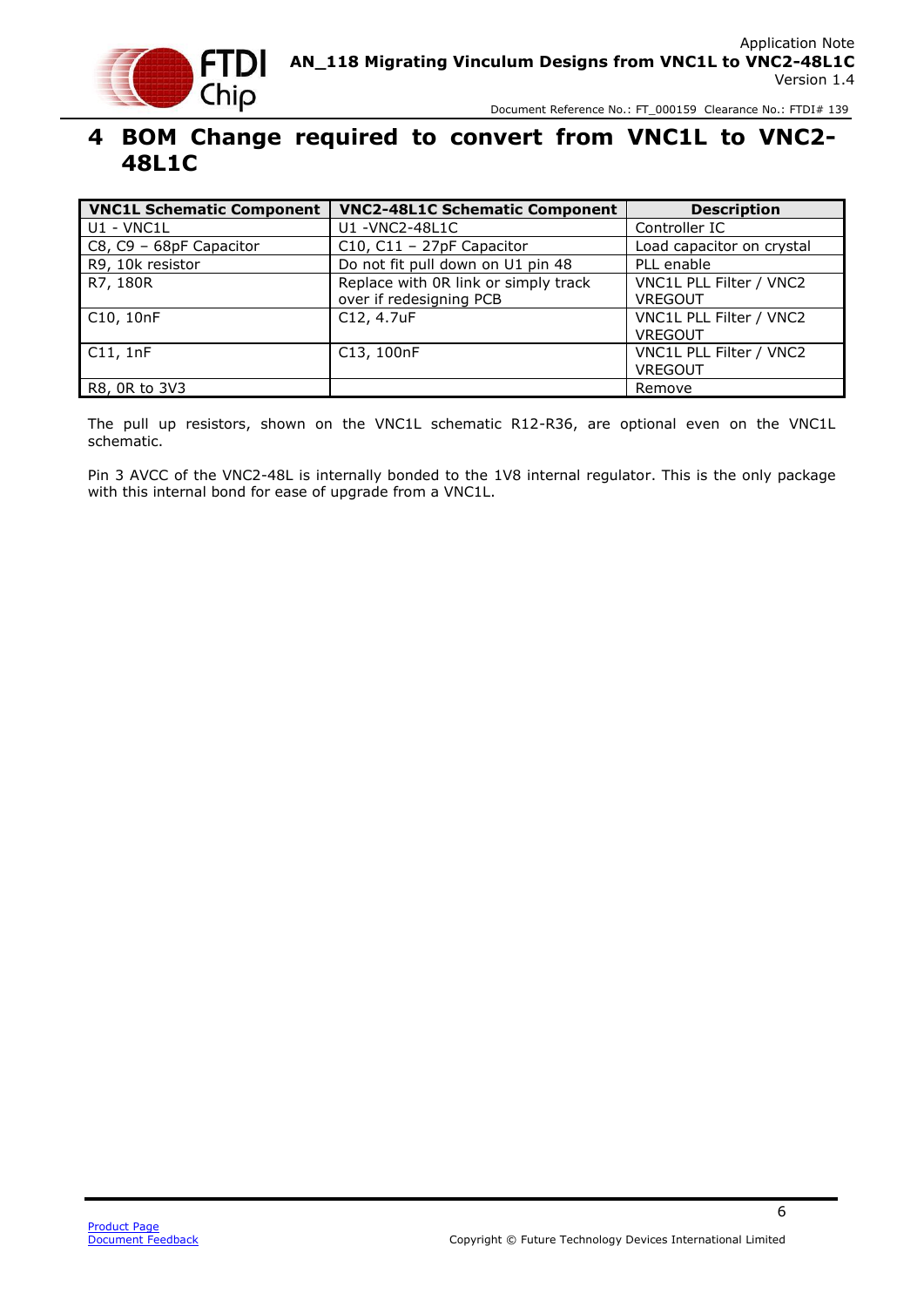

### <span id="page-7-0"></span>**5 Firmware**

As the internals of the two devices is different, the firmware that runs on the devices is different. However, to maintain backward compatibility there is equivalent firmware available for download.

| <b>VNC1L Firmware</b> | <b>VNC2 Firmware</b>            |
|-----------------------|---------------------------------|
| <b>VDAP</b>           | V <sub>2</sub> DAP              |
| <b>VMSC</b>           | V <sub>2</sub> MSC              |
| <b>VDPS</b>           | V <sub>2</sub> DPS              |
| <b>VCDC</b>           | V <sub>2</sub> CDC              |
| VDIE                  | V <sub>2</sub> DIF <sub>2</sub> |

These builds may be downloaded from [www.ftdichip.com](http://www.ftdichip.com/) (at the time of writing this application note, some of these builds were not available, but were scheduled to be put onto the website soon).

In addition to using these pre-compiled libraries, VNC2 is supplied with a software development tool chain to allow customers to customise the pre-compiled firmware or create their own firmware for greater flexibility in design.

**Note:** The precompiled builds are designed for the 48-pin pkg as that was all VNC1L was available in.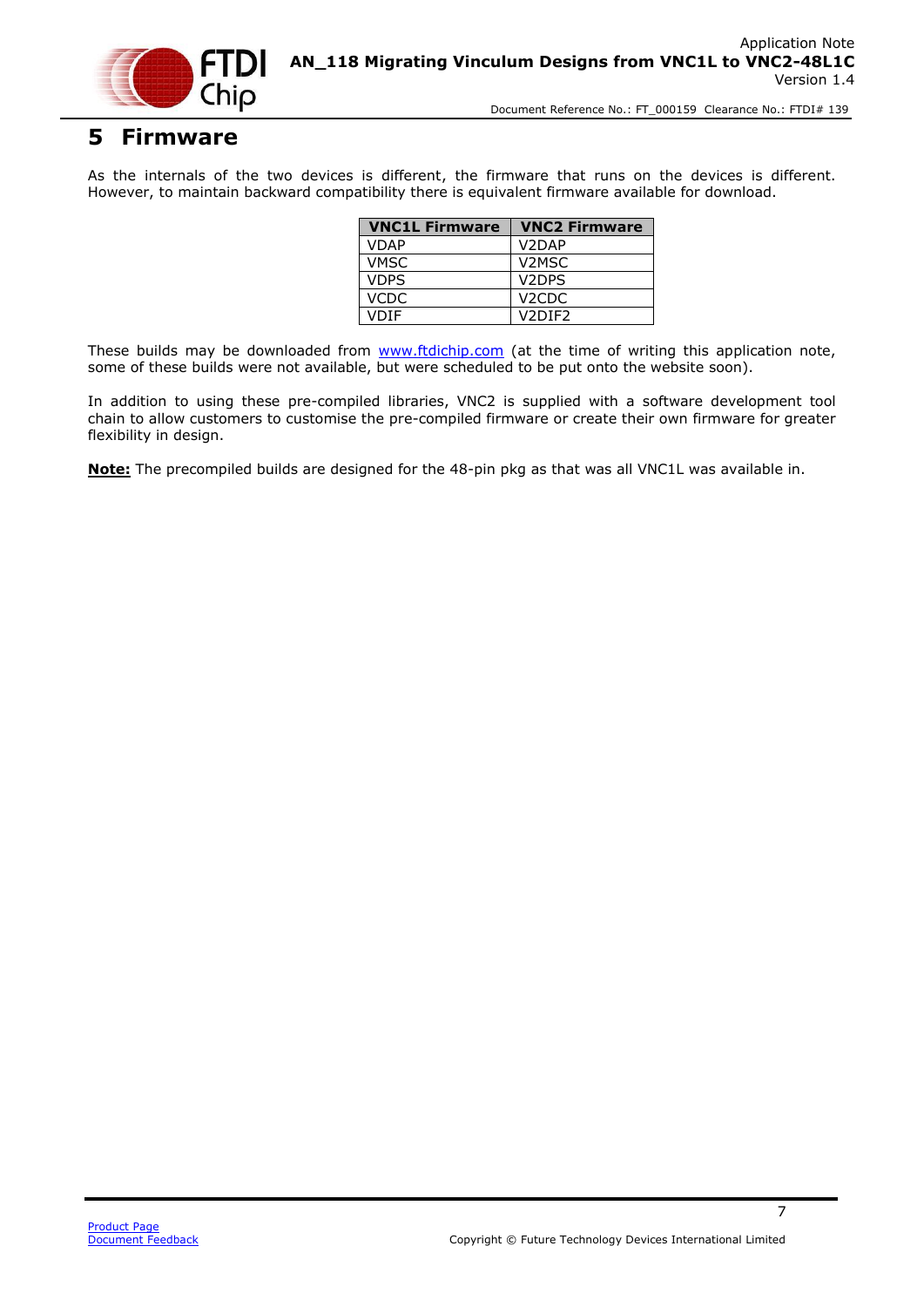

### <span id="page-8-0"></span>**6 Loading Firmware**

VNC1L was limited to using the UART to load firmware onto a blank device. The VNC2 may be programmed via the debug port or via the UART interface. Although FTDI will provide utilities for this, there may be situations where users prefer to develop their own programmer over the UART and there are some significant differences between VNC1L and VNC2.

Key differences between VNC1L and VNC2:

- Each block of the flash on the VNC2 is 128 bytes compared with 64 bytes on the VNC1L.

- The endianess of the VNC2 is different from that of the VNC1L meaning that data must be reversed before it can be sent to the device.

- The size of the ROM files on VNC1L were all 64k, the ROM files on the VNC2 can be anything up to the size of the flash.

To program the VNC2 firmware over the UART the device must be reset in prog mode; this is achieved by driving the **prog#** pin low and then driving the **reset#** pin low then high. When the device is in prog mode it is ready be programmed over the UART using the following command / response standard.

| Command     | $Commonand(s)$ :  | <b>Response</b> | Comment                                                                                    |
|-------------|-------------------|-----------------|--------------------------------------------------------------------------------------------|
| <b>Name</b> |                   |                 |                                                                                            |
| Echo        | 0xFF              | 0xFF            |                                                                                            |
| Echo        | 0xFB              | 0xFB            | VNC1L used the 0xFA command to echo, VNC2<br>uses 0xFB to distinguish between the devices. |
| Set Baud    | 0x01              | 0x02            | $(115200$ Baud == 1, 1 MBaud == 2, 3 MBaud ==                                              |
| Rate        | BaudRate (1, 2 or |                 | 3)                                                                                         |
|             | 3)                |                 |                                                                                            |
| Read        | 0x02              | 0x02            | FlashAddrLow/FlashAddrHigh are 128-byte block                                              |
| Address     | FlashAddrLow      | Data to Read    | aligned addresses, so 0x0000=block 0 of 128                                                |
|             | FlashAddrHigh     |                 | bytes, 0x0001=block 1 of 128 bytes, etc., up to                                            |
|             |                   |                 | 2047 for a total of 256K bytes                                                             |
| Write       | 0x03              | 0x02            | The 0x02 response will be sent after FlashAddrHigh                                         |
| Address     | FlashAddrLow      |                 | has been received by the device.                                                           |
|             | FlashAddrHigh     |                 | FlashAddrLow/FlashAddrHigh are 128-byte block                                              |
|             | Data to Write     |                 | aligned addresses, so 0x0000=block 0 of 128                                                |
|             |                   |                 | bytes, 0x0001=block 1 of 128 bytes, etc., up to                                            |
|             |                   |                 | 2047 for a total of 256K bytes                                                             |

Below is a snippet of the test code that has been used to write and verify the flash of the VNC2....

// Sample code for writing flash of VNC2 written in C/C++.

// Function: sendData - writes the data read from the ROM file to the VNC2 and verifies it. // Parameters: romfile - a handle to the ROM file obtained from the open(....) function. // filename - a char array containing the name of the rom file that we have opened.  $\frac{1}{10}$  ftHandle - handle to the TTL cable that we are communicating over.<br>// Return: returns 1 on successful completion, !1 otherwise. returns 1 on successful completion, !1 otherwise. char sendData(int romfile, char \*filename, FT\_HANDLE ftHandle) { unsigned long filesize; unsigned long pageSegCount; // The number of pages needed to store the ROM file. unsigned long pageRem  $= 0$ ; // Portion of a ROM file left over that does not fill a full  $PAGESIZE = 128;$  // page. unsigned long numwrit;  $\frac{1}{2}$  // Not required to be used.... unsigned long padByteCnt =  $0$ ; unsigned long padSegRem =  $0$ ; unsigned long padSegSize =  $(1 * PAGESIZE)$ ; unsigned char databuf[PAGESIZE]; // Data read from the ROM file. unsigned char endianBuf[PAGESIZE]; // Data read from the ROM file reversed to accommodate // VNC2 endianess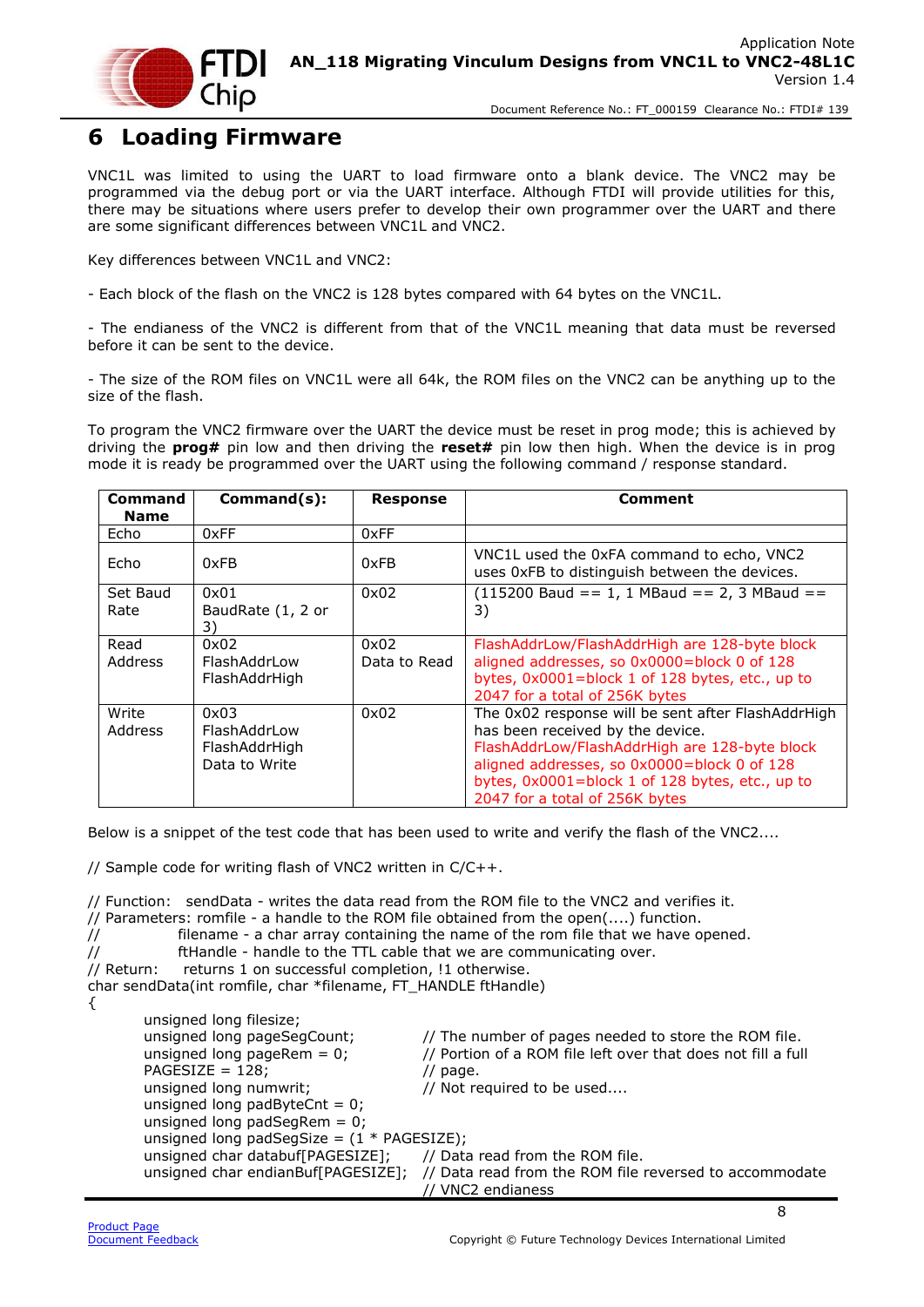### Application Note **AN\_118 Migrating Vinculum Designs from VNC1L to VNC2-48L1C** Version 1.4



Document Reference No.: FT\_000159 Clearance No.: FTDI# 139

unsigned char receiveBuf[PAGESIZE]; // Data received from the VNC2 unsigned char  $j = 0$ ; unsigned char cmd; unsigned char dataread =  $0x00$ ; unsigned char baudbuf[6]; FT\_STATUS ftStatus; unsigned long i;  $\frac{1}{2}$  // Index used as the location within the device flash. struct stat stbuf; stat(filename, &stbuf); // FILE SIZE CALCULATIONS filesize =  $sthuf.st$  size: pageSegCount = filesize / PAGESIZE; pageRem = filesize % PAGESIZE; //echo from the device...  $cmd = 0xFF;$ ftStatus = FT\_Write(ftHandle, &cmd, 1, &numwrit);  $numwrit = 0$ : ftStatus = FT\_Read(ftHandle, &dataread, 1, &numwrit);  $cmd = 0xFB$ : ftStatus = FT\_Write(ftHandle, &cmd, 1, &numwrit);  $numwrit = 0;$ ftStatus = FT\_Read(ftHandle, &dataread, 1, &numwrit); // Set the baud rate of the chip... cmd =  $0x01$ ; baudbuf $[0]$  = cmd; baudbuf[1] =  $0x03$ ; // 1, 2 or 3 ftStatus = FT\_Write(ftHandle, baudbuf, 2, &numwrit); // Allow some time for the baud rate to settle... Sleep(100); // Set the baud rate of the TTL cable. FT\_SetBaudRate(ftHandle, 3000000);  $numwrit = 0;$ ftStatus = FT\_Read(ftHandle, &dataread, 1, &numwrit);  $if(dataread != 0x02)$ { printf("The baud rates aren't synced, exiting.\n"); return -1; } //echo from the device...  $cmd = 0xFB$ : FT\_Write(ftHandle, &cmd, 1, &numwrit);  $numwrit = 0$ : FT\_Read(ftHandle, &dataread, 1, &numwrit);  $cmd = 0xFF;$ FT\_Write(ftHandle, &cmd, 1, &numwrit); numwrit  $= 0$ ; FT\_Read(ftHandle, &dataread, 1, &numwrit); printf("Writing File"); // Increment by one to accommodate the fractional page, the fractional page will be memset with

// 0xFF...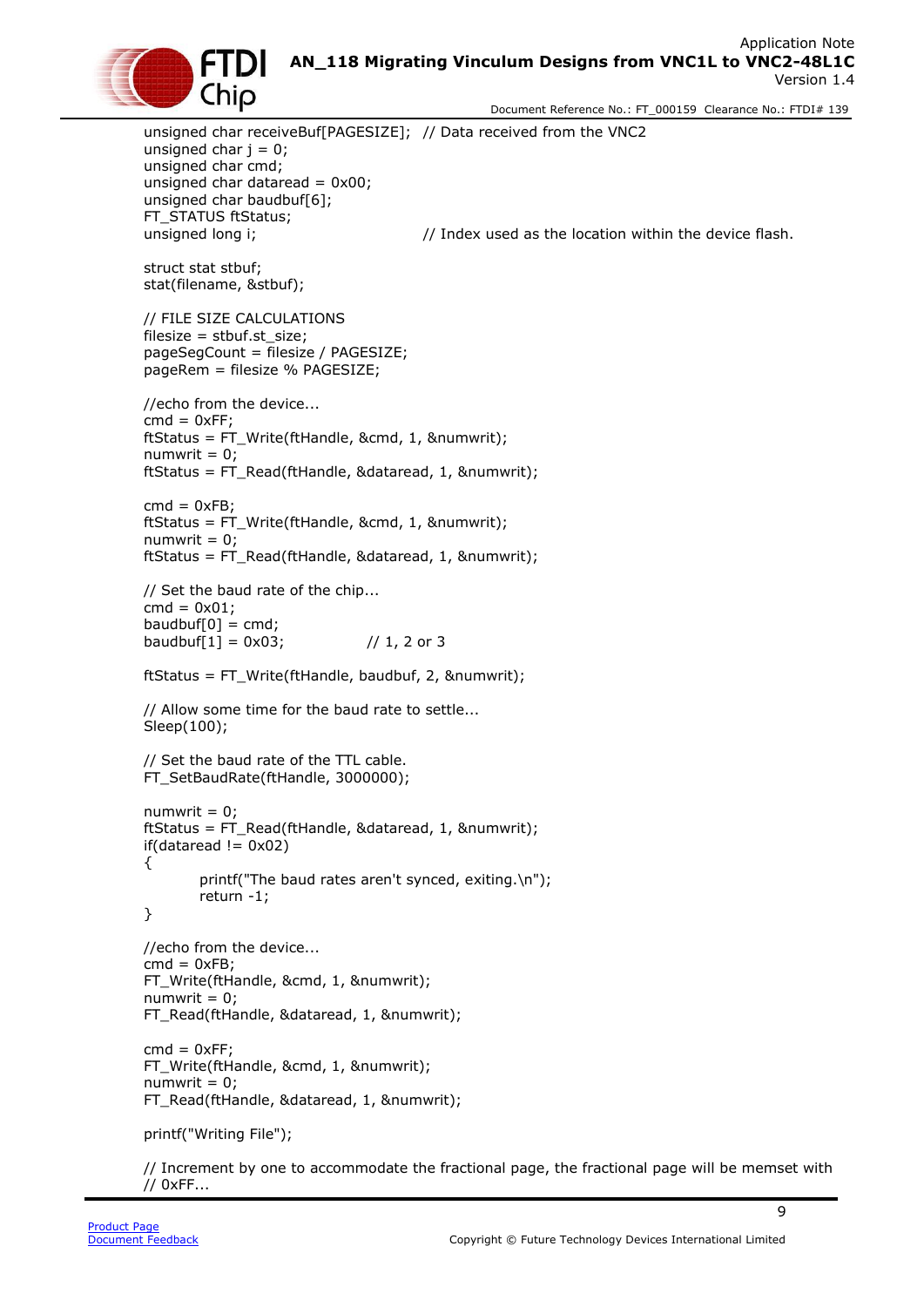

```
pageSegCount++; 
for(i = 0; i < pageSegCount; i++)
{
        unsigned char transdata[2];
       int numread = 0;
       // Memset the data buffer...
       memset(databuf, 0xFF, PAGESIZE);
       numread = read(romfile, databuf, PAGESIZE);
       // Change the data to little? endian for VNC2.
       for (j=0; j < PAGESIZE; j + = 2)
        {
                endianBuf[j] = databuf[j+1];
                endianBuf[j+1] = databuf[j];
        }
/* 
       WRITE FORMAT
        0x03
        FlashAddressLow
        FlashAddressHigh
        Data block to write.
*/
        cmd = 0x03;FT_Write(ftHandle, &cmd, 1, &numwrit);
       transdata[0] = (i \& 0 \times FF);transdata[1] = ((i \gg 8) \& 0 \times FF);// Send the data address....
       FT_Write(ftHandle, transdata, 2, &numwrit); 
       // Check for a response from this....
        FT_Read(ftHandle, &dataread, 1, &numwrit);
       if(\bar{d}ataread != 0x02){
                printf("!");
                return -1;
        }
       // Send the data.
       // Send the data address....
       FT_Write(ftHandle, endianBuf, PAGESIZE, &numwrit);
       // Check for a response again....
       FT_Read(ftHandle, &dataread, 1 , &numwrit); 
       if(dataread == 0x02){
                printf(".");
        }
       else
        {
                printf("!");
                return -1;
        }
/* 
        READ FORMAT
        0x02
        FlashAddressLow
        FlashAddressHigh
```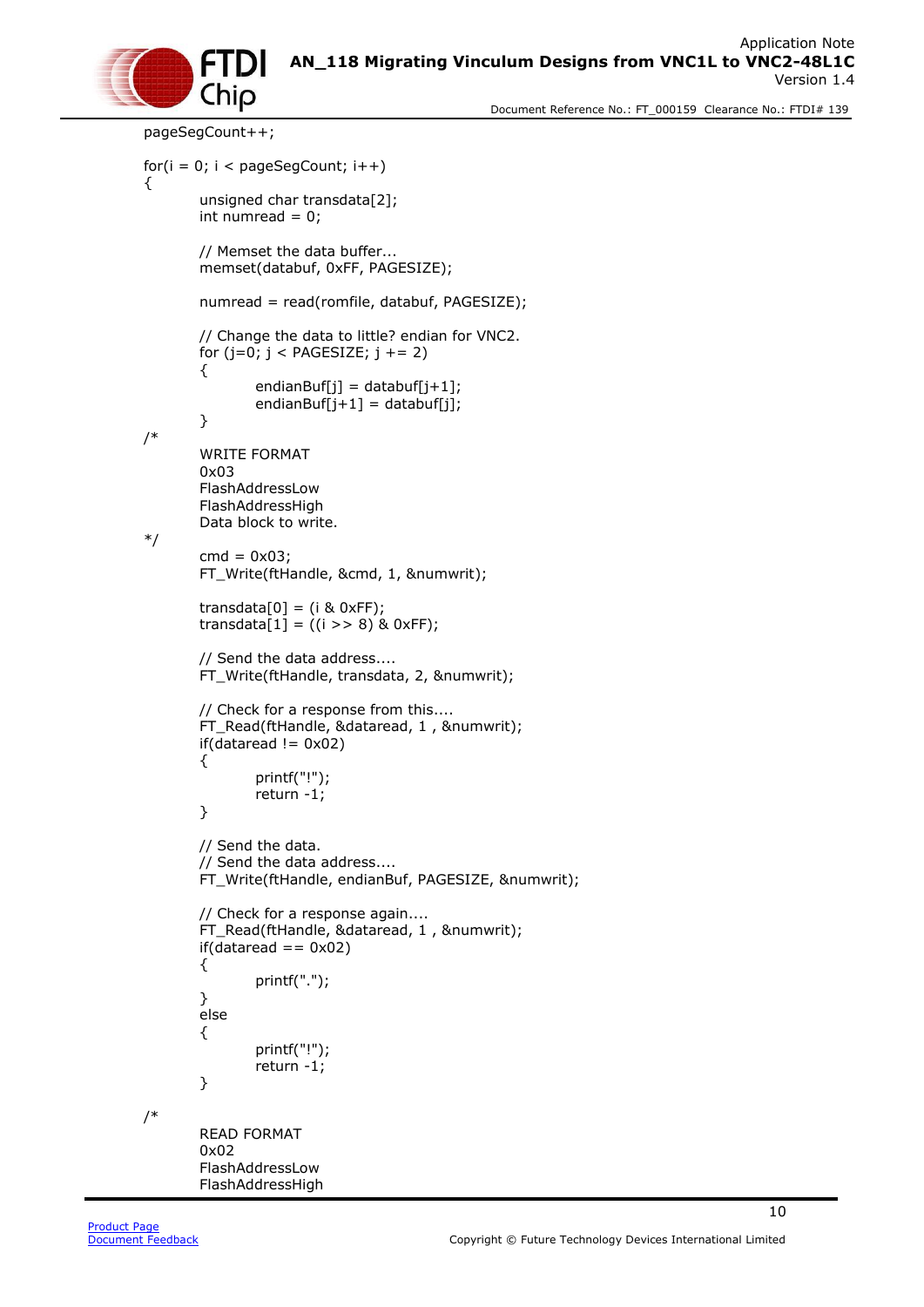```
Application Note 
AN_118 Migrating Vinculum Designs from VNC1L to VNC2-48L1C
                                                       Version 1.4
```

```
 Document Reference No.: FT_000159 Clearance No.: FTDI# 139
```

```
*/
                // Read the data back to make sure that it has been programmed correctly.
                \text{cmd} = 0 \times 02;
                transdata[0] = (i \& 0 \times FF);transdata[1] = ((i \gt 8) \& 0 \times F);
                // Send the command
                FT_Write(ftHandle, &cmd, 1, &numwrit);
                // Send the data address....
                FT_Write(ftHandle, transdata, 2, &numwrit); 
               // Check for a response from this....
                FT_Read(ftHandle, &dataread, 1 , &numwrit); 
                Sleep(10);
                // Make sure that we have 128 bytes to read from the chip!!!
                FT_GetQueueStatus(ftHandle, &numwrit);
                if(numwrit < PAGESIZE)
                {
                        printf("Not enough data to read");
                        return -1;
                }
                // Read 128 bytes back from the chip...
                FT_Read(ftHandle, receiveBuf, PAGESIZE, &numwrit);
// Compare the data read back from the flash with the data sent....
// NOTE: The data that is returned is reversed due to the endianess of the VNC2,
// compare the returned data with the data that we reversed to send to the chip.
               for(j = 0; j < PAGESIZE; j++)
                {
                        if(endianBuf[j] != receiveBuf[j])
                        {
                                printf("The data returned is not the same!");
                                return -1;
                        }
                }
        }
        return 1;
```
}

Chio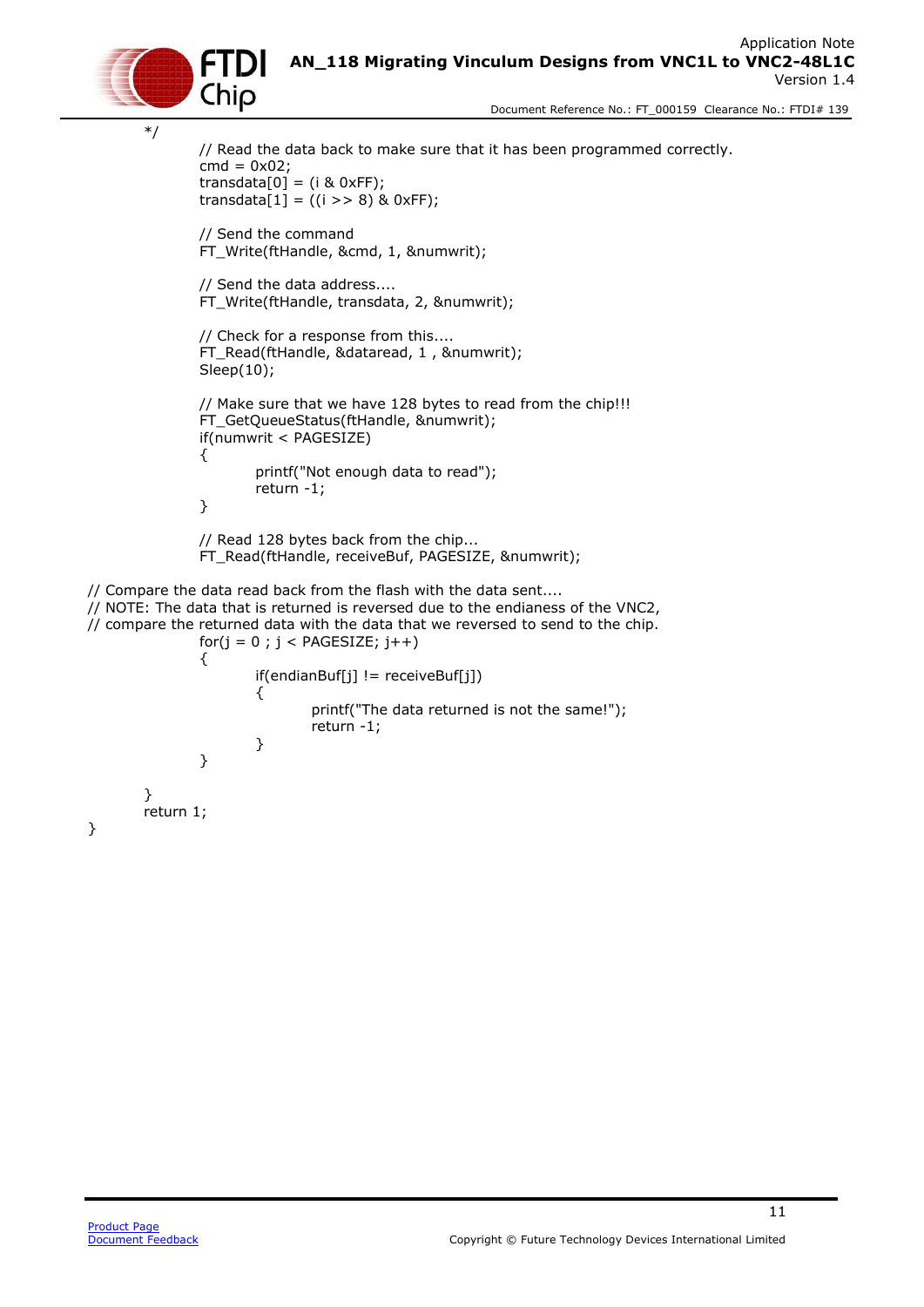

### <span id="page-12-0"></span>**7 Using VPROG-1 to program the firmware**

There is a difference when using VPROG-1 to program the firmware. The original socket VPROG-1-S-LQFP48 was designed for VNC1-48L chip where AVCC – pin 3 was powered from 3.3V. The new VNC2-48L has this pin powered from the output of internal 1.8V voltage regulator. When VNC2-48L chip was used with the original socket, 3.3V was applied to the AVCC pin causing strain on regulator output and PLL supply – however the device was still fully operational. The latest version of the socket adds a 2.0mm jumper added next to the crystal to select VNC1 or VNC2. Please refer to [Figure 3](#page-12-1) for the jumper setting.

You can also refer to [PCN\\_FT\\_013](https://ftdichip.com/wp-content/uploads/2020/08/PCN_FT_013.pdf) VPROG 48 pin socket revised from rev 1 to rev 2.



<span id="page-12-1"></span>**Figure 3 - Jumper Settings**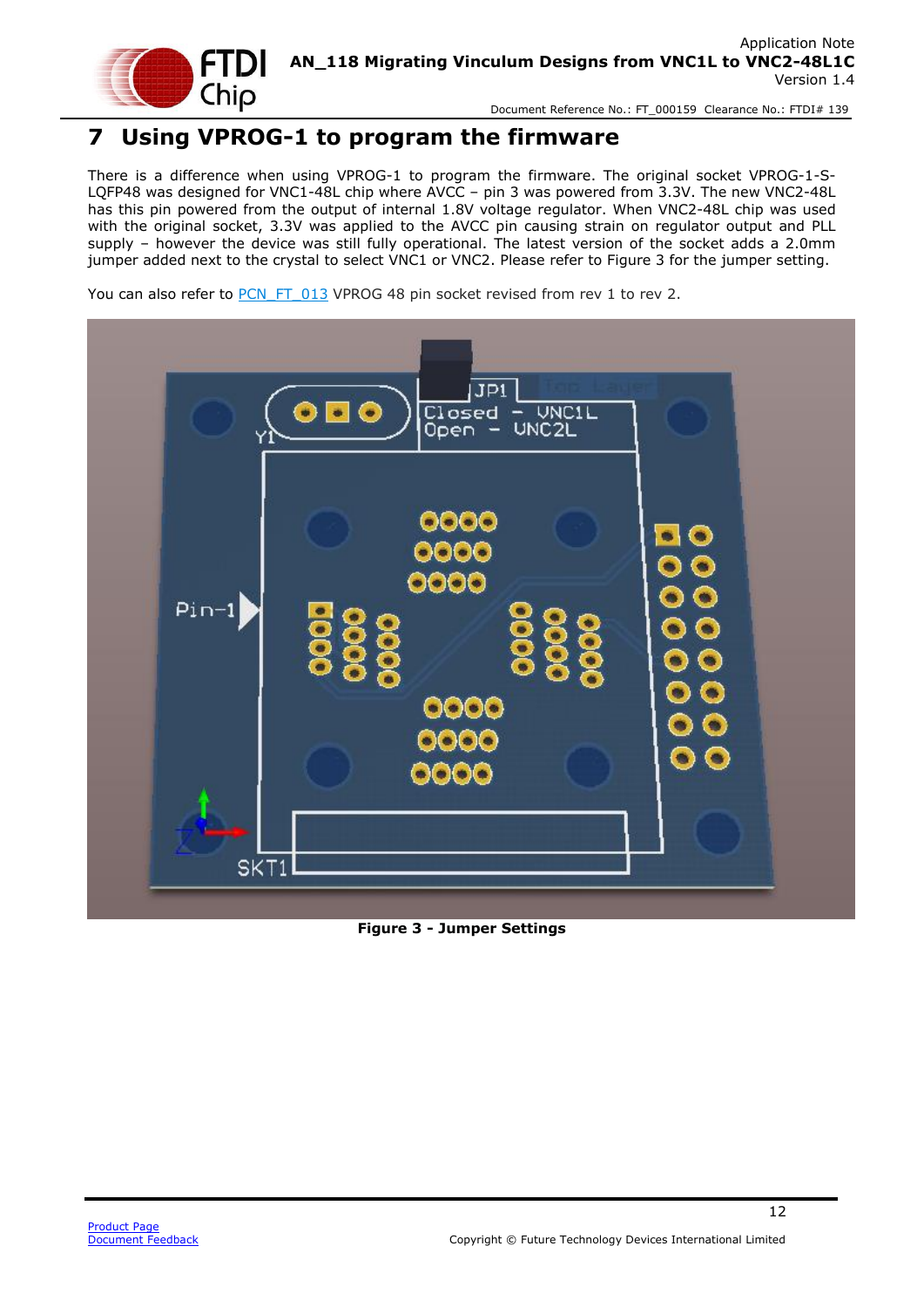

### <span id="page-13-0"></span>**8 Summary**

In summary, VNC2 will allow for existing PCBs to be upgraded to the more powerful device without needing to change the PCB but will also allow for greater customisation of the firmware and hence a better product and user experience.

New designs, requiring new PCBs may also opt for different device packages.

The 32-pin option will allow for smaller designs where space is a consideration.

The 64-pin package will allow for additional functionality to be added via the extra pin count.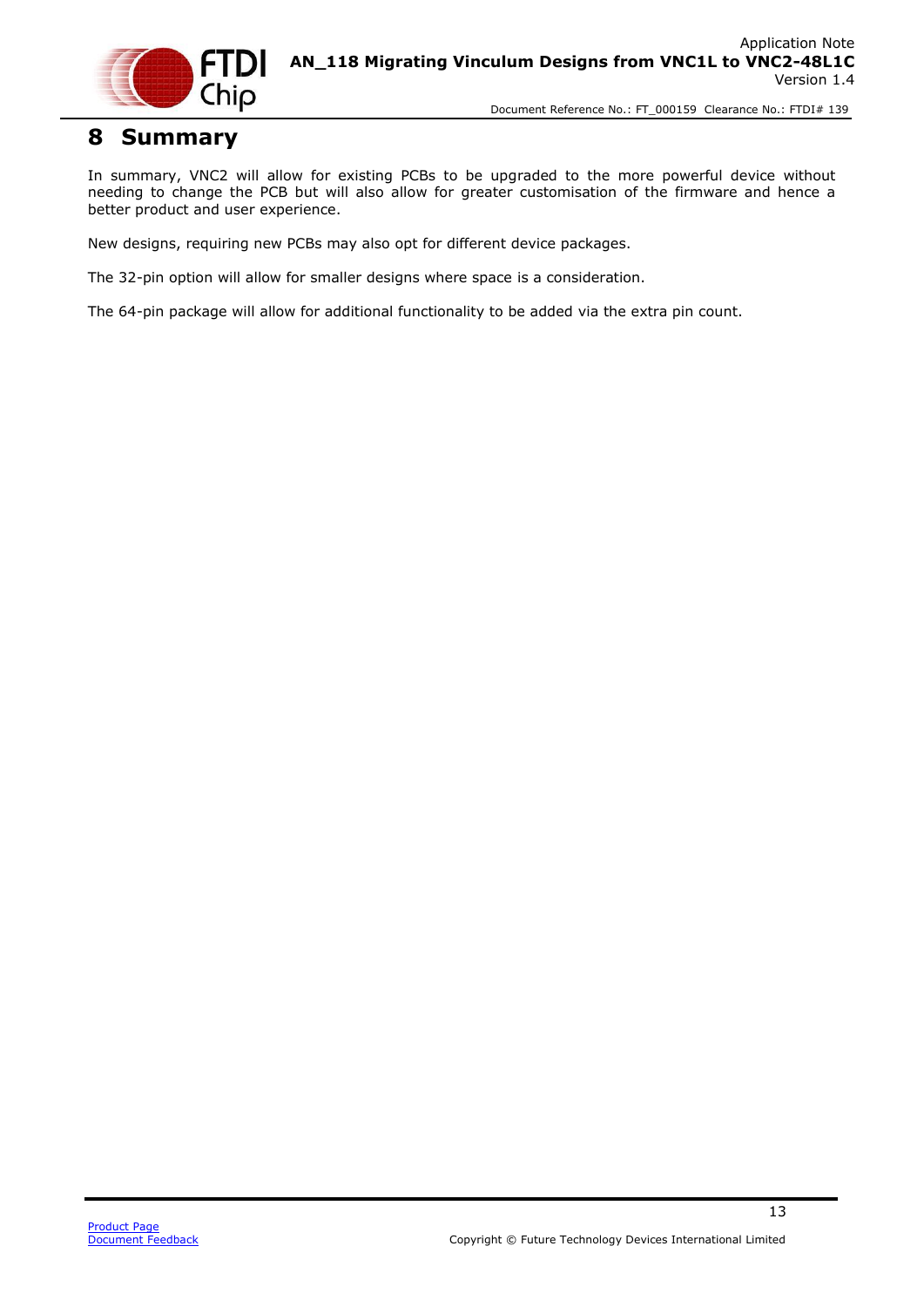

### <span id="page-14-0"></span>**9 Contact Information**

Future Technology Devices International Limited Unit 1, 2 Seaward Place, Centurion Business Park Glasgow G41 1HH United Kingdom Tel: +44 (0) 141 429 2777 Fax: +44 (0) 141 429 2758

E-mail (Sales) [sales1@ftdichip.com](mailto:sales1@ftdichip.com) E-mail (Sales) [us.sales@ftdichip.com](mailto:us.sales@ftdichip.com) E-mail (Support) [support1@ftdichip.com](mailto:support1@ftdichip.com) E-mail (Support) [us.support@ftdichip.com](mailto:us.support@ftdichip.com) E-mail (General Enquiries) [admin1@ftdichip.com](mailto:admin1@ftdichip.com) E-mail (General Enquiries) [us.admin@ftdichip.com](mailto:us.admin@ftdichip.com)

### **Head Office – Glasgow, UK Branch Office – Tigard, Oregon, USA**

Future Technology Devices International Limited (USA) 7130 SW Fir Loop Tigard, OR 97223-8160 USA Tel: +1 (503) 547 0988 Fax: +1 (503) 547 0987

Future Technology Devices International Limited (Taiwan) 2F, No. 516, Sec. 1, NeiHu Road Taipei 114 Taiwan, R.O.C. Tel: +886 (0) 2 8797 1330 Fax: +886 (0) 2 8791 3576

E-mail (Sales) [tw.sales1@ftdichip.com](mailto:tw.sales1@ftdichip.com) E-mail (Sales) [cn.sales@ftdichip.com](mailto:cn.sales@ftdichip.com)<br>E-mail (Support) tw.support1@ftdichip.com E-mail (Support) cn.support@ftdichip.co

E-mail (Support) [tw.support1@ftdichip.com](mailto:tw.support1@ftdichip.com) E-mail (Support) [cn.support@ftdichip.com](mailto:cn.support@ftdichip.com)<br>E-mail (General Enguiries) tw.admin1@ftdichip.com E-mail (General Enguiries) cn.admin@ftdichip.com E-mail (General Enquiries) [tw.admin1@ftdichip.com](mailto:tw.admin1@ftdichip.com) E-mail (General Enquiries) [cn.admin@ftdichip.com](mailto:cn.admin@ftdichip.com)

### **Branch Office – Taipei, Taiwan Branch Office – Shanghai, China**

Future Technology Devices International Limited (China) Room 1103, No. 666 West Huaihai Road, Shanghai, 200052 China Tel: +86 21 62351596 Fax: +86 21 62351595

### **Web Site**

[http://ftdichip.com](http://ftdichip.com/)

### **Distributor and Sales Representatives**

Please visit the Sales Network page of the [FTDI Web site](http://ftdichip.com/) for the contact details of our distributor(s) and sales representative(s) in your country.

System and equipment manufacturers and designers are responsible to ensure that their systems, and any Future Technology Devices International Ltd (FTDI) devices incorporated in their systems, meet all applicable safety, regulatory and system-level performance requirements. All application-related information in this document (including application descriptions, suggested FTDI devices and other materials) is provided for reference only. While FTDI has taken care to assure it is accurate, this information is subject to customer confirmation, and FTDI disclaims all liability for system designs and for any applications assistance provided by FTDI. Use of FTDI devices in life support and/or safety applications is entirely at the user's risk, and the user agrees to defend, indemnify, and hold harmless FTDI from any and all damages, claims, suits, or expense resulting from such use. This document is subject to change without notice. No freedom to use patents or other intellectual property rights is implied by the publication of this document. Neither the whole nor any part of the information contained in, or the product described in this document, may be adapted, or reproduced in any material or electronic form without the prior written consent of the copyright holder. Future Technology Devices International Ltd, Unit 1, 2 Seaward Place, Centurion Business Park, Glasgow G41 1HH, United Kingdom. Scotland Registered Company Number: SC136640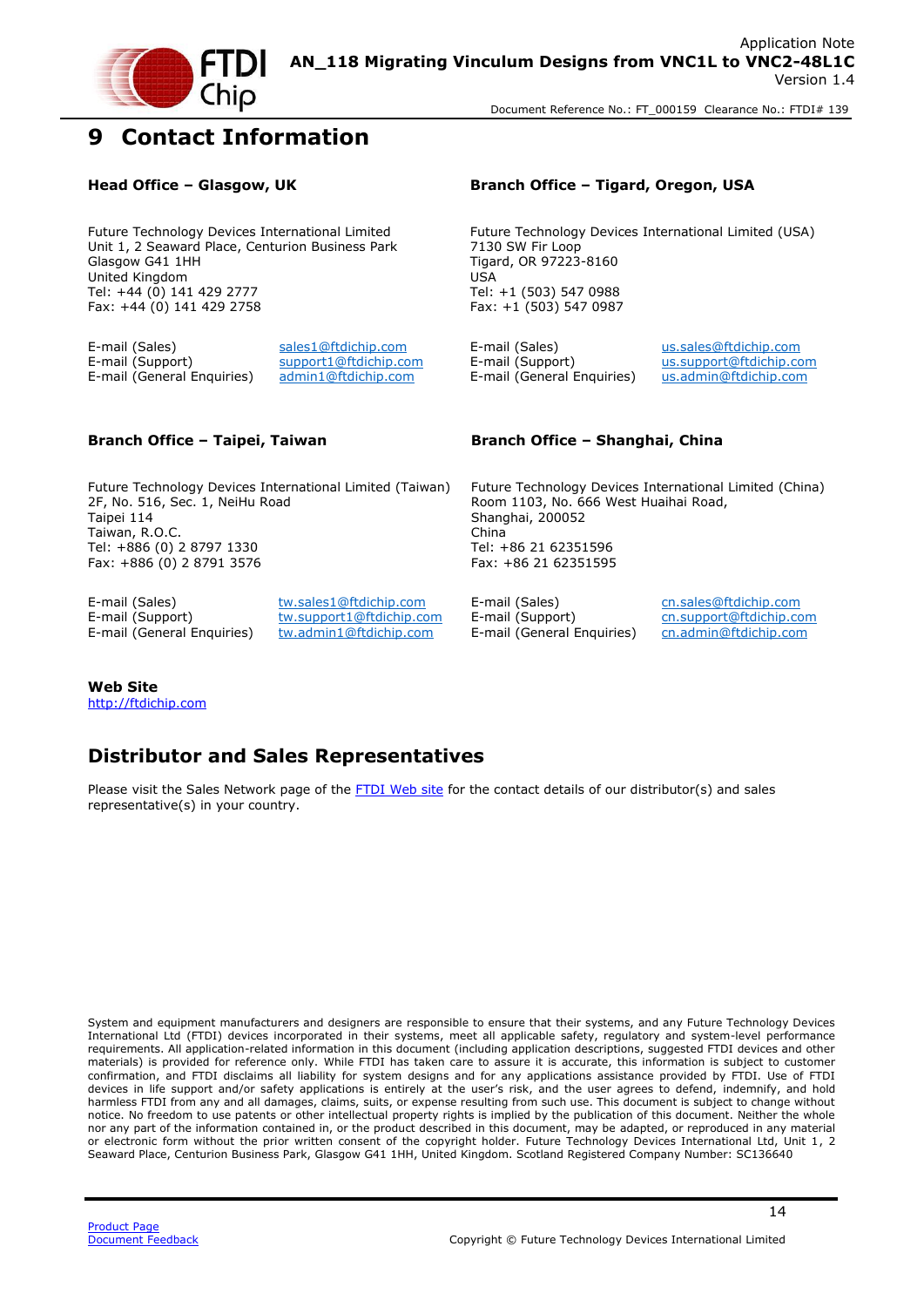

# <span id="page-15-0"></span>**Appendix A – SPI Clarification**

There is a subtle difference in the SPI mode of operation between VNC1L and VNC2 in VNC1L SPI backward compatible mode.

VNC1L waits for the chip select line to go active and then the start bit must be a '1' for the transaction to begin.

In VNC2 backward compatibility mode the chip waits for the chip select to go active and then counts the next 12 clocks as the full transmission. The start bit is effectively a do not care state.

If the SPI interface is accessed by the external controller (master) by bit-banging the SPI bits of the interface there will be no new problems.

If the SPI interface is accessed by the external controller using its in-built 8-bit wide SPI interface and simply padding with 0's either at the front or the end of the message it will not work.

As such the interface must be bit-banged to ensure it works with VNC1L and VNC2 in this mode. The first bit after the chip select is active must be the start bit. No padding is allowed.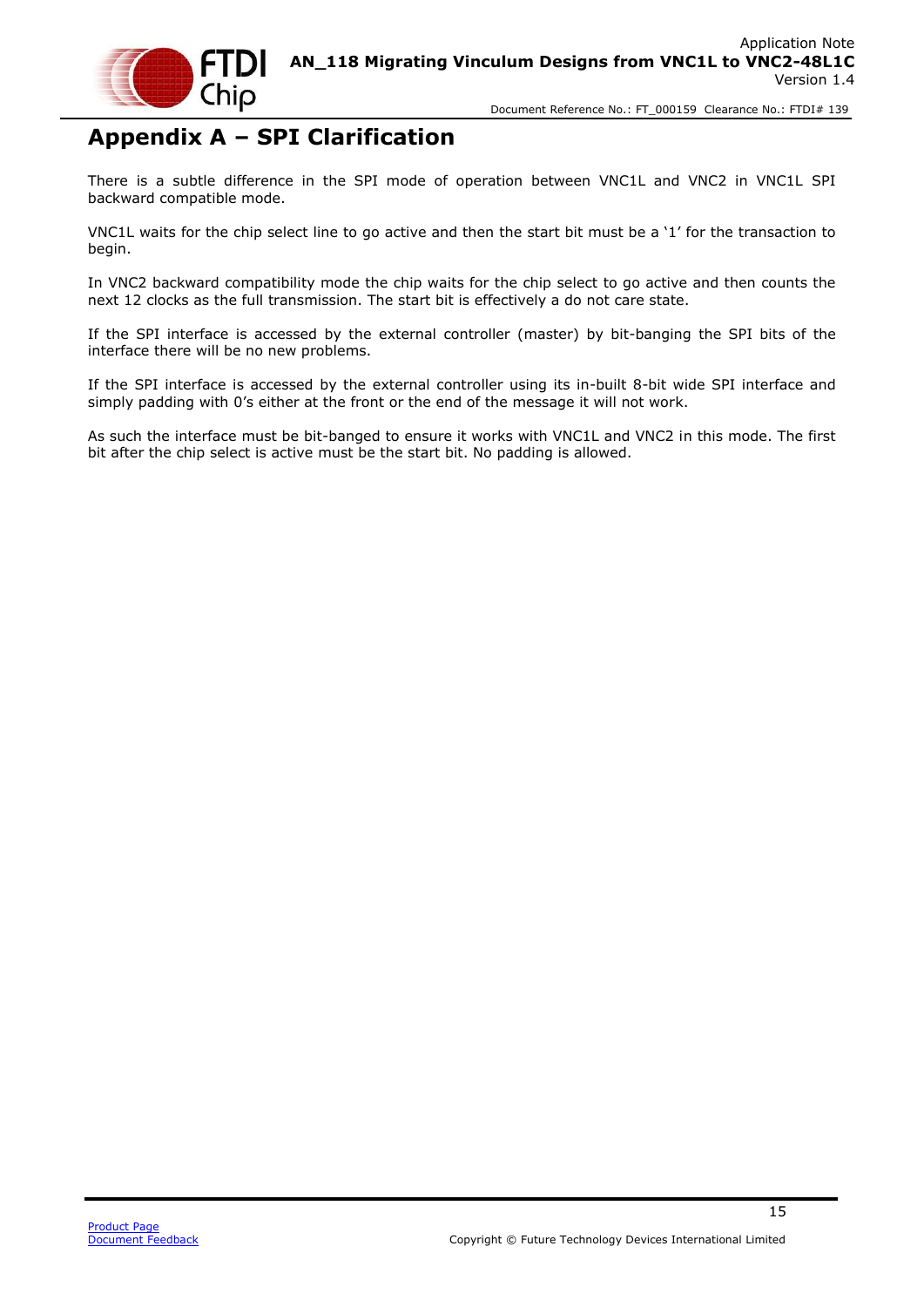

## <span id="page-16-0"></span>**Appendix A – References**

### <span id="page-16-1"></span>**Document References**

[PCN\\_FT\\_013](https://ftdichip.com/wp-content/uploads/2020/08/PCN_FT_013.pdf)

### <span id="page-16-2"></span>**Acronyms and Abbreviations**

| <b>Terms</b> | <b>Description</b>                          |
|--------------|---------------------------------------------|
| <b>FIFO</b>  | First In First Out                          |
| <b>LQFP</b>  | Low Profile Quad Flat Package               |
| QFN          | Quad Flat No Lead Package                   |
| <b>ROM</b>   | Read Only Memory                            |
| <b>SPI</b>   | Serial Peripheral Interface                 |
| <b>USB</b>   | <b>Universal Serial Bus</b>                 |
| <b>UART</b>  | Universal Asynchronous Receiver Transmitter |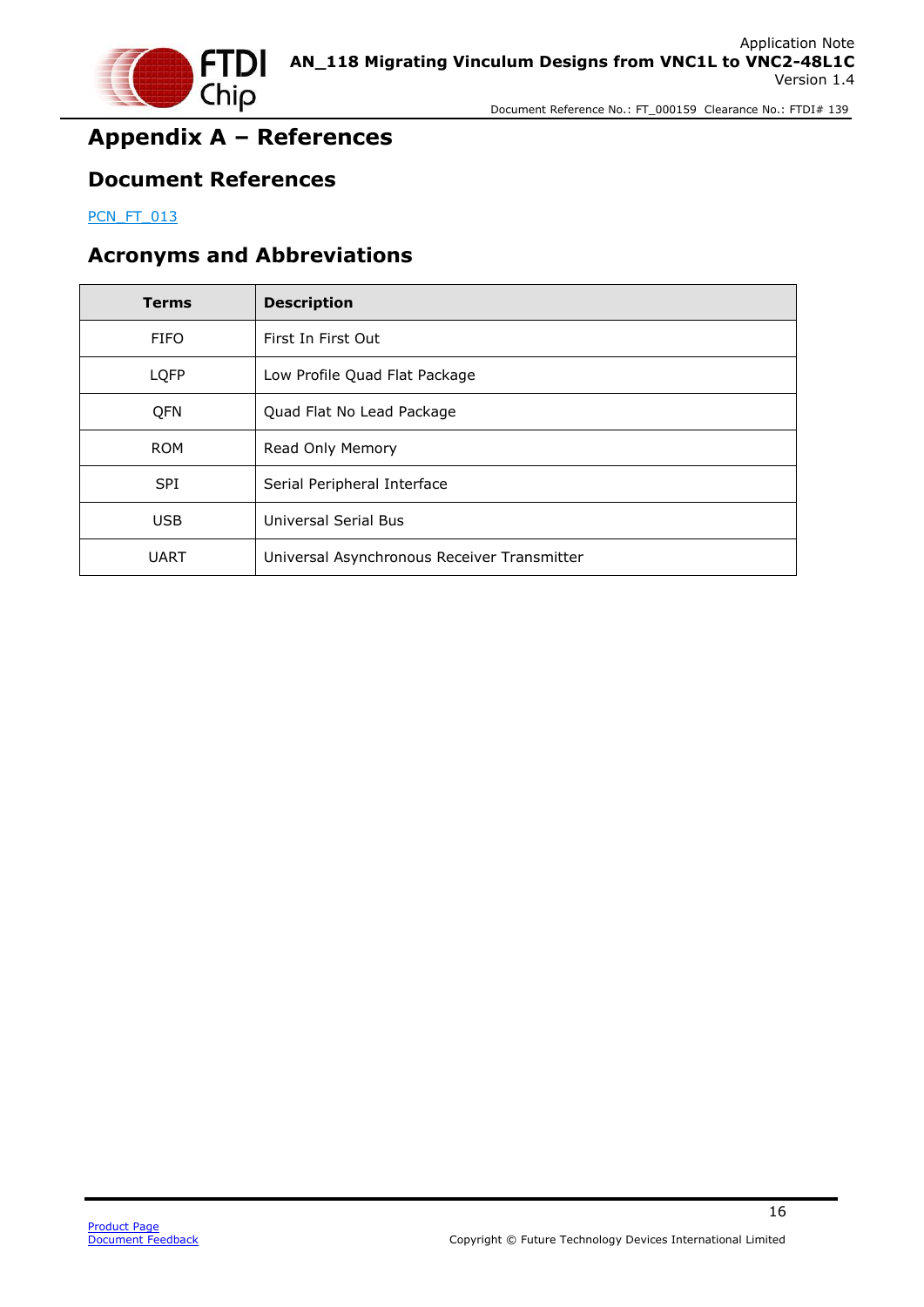

## <span id="page-17-0"></span>**Appendix B – List of Tables & Figures**

### <span id="page-17-1"></span>**List of Tables**

|--|--|

### <span id="page-17-2"></span>**List of Figures**